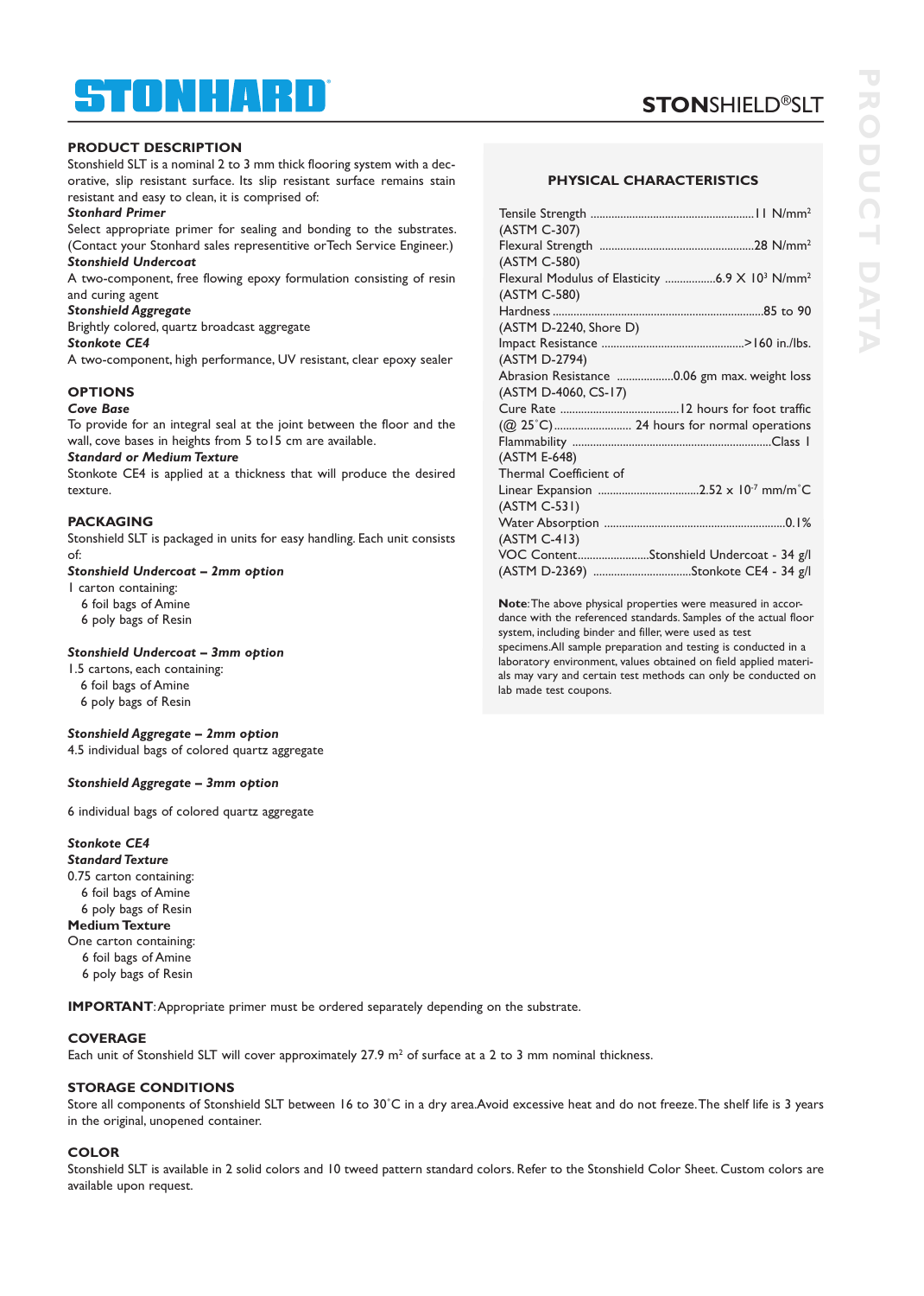### **SUBSTRATE**

Stonshield SLT, with appropriate primer, is suitable for application over properly prepared concrete that does not require renovation. In most cases, this will be new or very smooth concrete. For questions regarding other substrates or an appropriate primer, contact your local Stonhard representative or Technical Service.

### **SUBSTRATE PREPARATION**

Proper preparation is critical to ensure an adequate bond and system performance.The substrate must be dry and properly prepared utilizing mechanical methods. Questions regarding substrate preparation should be directed to your local Stonhard representative orTechnical Service.

### **APPLYING**

- DO NOT attempt to install material if the temperature of Stonshield SLT components and substrate are not within 16 to 30˚C.The cure time and application properties of the material will be severely affected by temperature.
- The primer is mixed then applied to the floor. Stonshield Aggregate is broadcast into the wet primer using a special Stonhard Spraycaster.Allow to cure, then sweep off excess aggregate.
- Stonshield Undercoat is mixed then applied with a squeegee, then rolled with a medium nap roller. Stonshield Aggregate is broadcast into the freshly rolled undercoat.Allow at least 8 hours to cure.
- Scrape and sweep the floor to remove all loose aggregate particles, then vacuum.
- Stonkote CE4 is mixed then applied.
- Refer to the Stonshield SLT Directions for further detail.

### **NOTES**

- Procedures for maintenance of the flooring system during operations are described in the Stonkleen Floor Cleaning Procedures Brochure.
- Specific information regarding chemical resistance is available in the Stonsheild Chemical Resistance Guide. If a coating is utilized to seal the Stonshield SLT surface, please ensure that you consult the Product Data sheet for the coating for details regarding chemical resistance of the coating utilized.
- Safety Data Sheets for Stonshield SLT are available on line at www.stonhard.com under Products or upon request.
- A staff of technical service engineers is available to assist with installation or to answer questions related to Stonhard products.
- Requests for literature can be made through local sales representatives and offices, or corporate offices located worldwide.
- The appearance of all floor, wall and lining systems will change over time due to normal wear, abrasion, traffic and cleaning. Generally, high gloss coatings are subject to a reduction in gloss, while matte finish coatings can increase in gloss level under normal operating conditions.
- Surface texture of resinous flooring surfaces can change over time as a result of wear and surface contaminants. Surfaces should be cleaned regularly and deep cleaned periodically to ensure no contaminant buildup occurs. Surfaces should be periodically inspected to ensure they are performing as expected and may require traction-enhancing maintenance to ensure they continue to meet expectations for the particular area and conditions of use